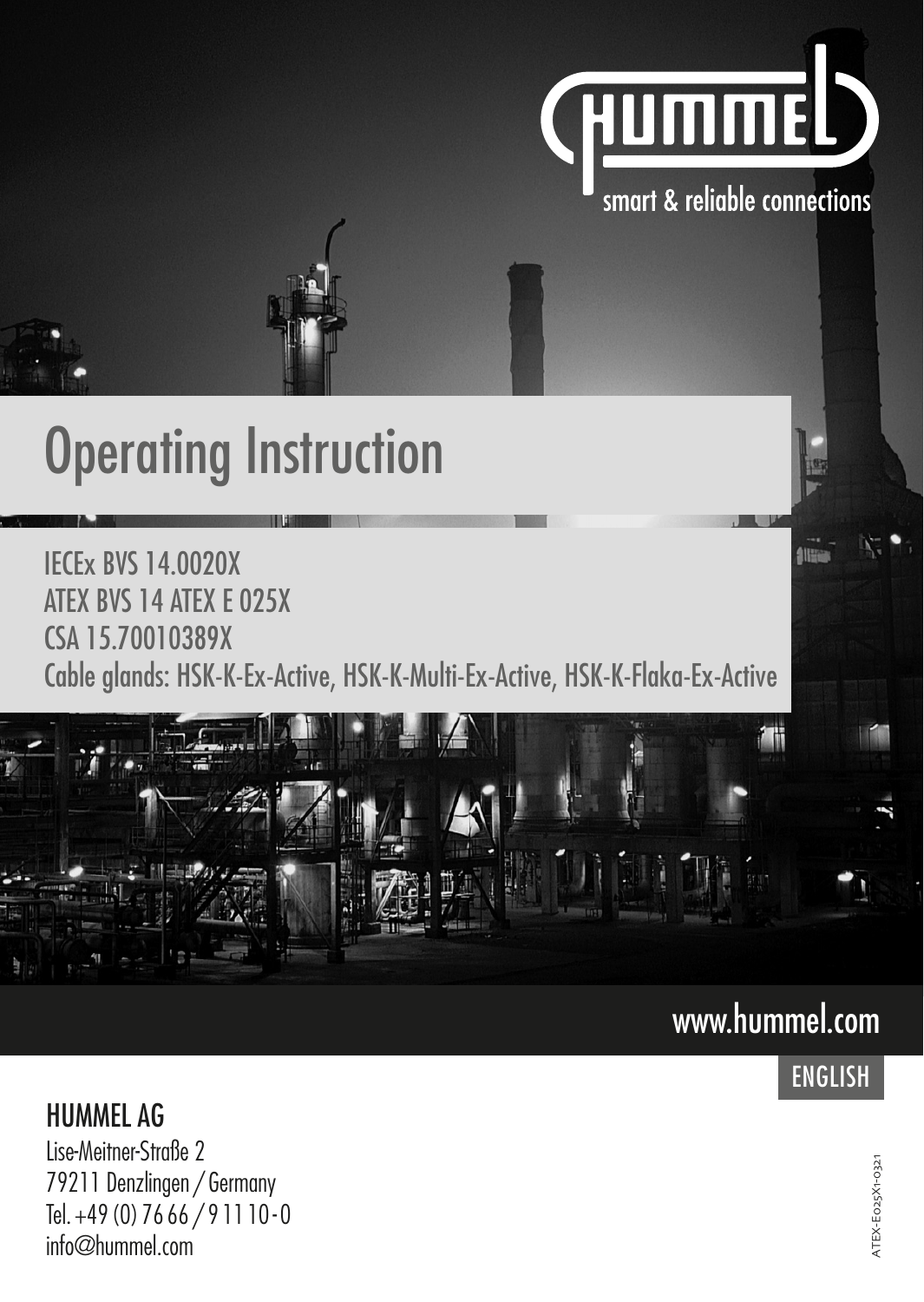This documentation includes the following documents:

- Current Sales Catalog of HUMMEL AG
- Accident Prevention Regulations and related installation instructions / Electrotechnical Regulations (responsibility lies with installer)

| Manufacturer                        | HUMMEL AG<br>Lise-Meitner-Straße 2<br>79211 Denzlingen / Germany                                                                   |
|-------------------------------------|------------------------------------------------------------------------------------------------------------------------------------|
| Notified body                       | DEKRA Testing and Certification GmbH<br>Dinnendahlstraße 9<br>44809 Bochum / Germany                                               |
| <b>ID</b> number                    | 0158                                                                                                                               |
| <b>IECEX CoC</b>                    | <b>IECEX BVS 14.0020X</b>                                                                                                          |
| <b>Type-examination certificate</b> | BVS 14 ATEX E 025X                                                                                                                 |
| Scope                               | Cable glands: HSK-K-Ex-Active, HSK-K-Multi-Ex-Active, HSK-K-Flaka-Ex-Active                                                        |
| Reference standards                 | • DIN EN IEC 60079-0 : 2019<br>• DIN EN IEC 60079-7 : 2015 / A1:2018<br>• DIN EN IEC 60079-31 : 2014<br>$\bullet$ DIN EN IEC 60529 |
| Temperature range                   | $-20$ °C $-85$ °C ( $-4$ °F $-185$ °F)                                                                                             |
| Type/degree of protection           | $IP 68$ , up to $10$ bar                                                                                                           |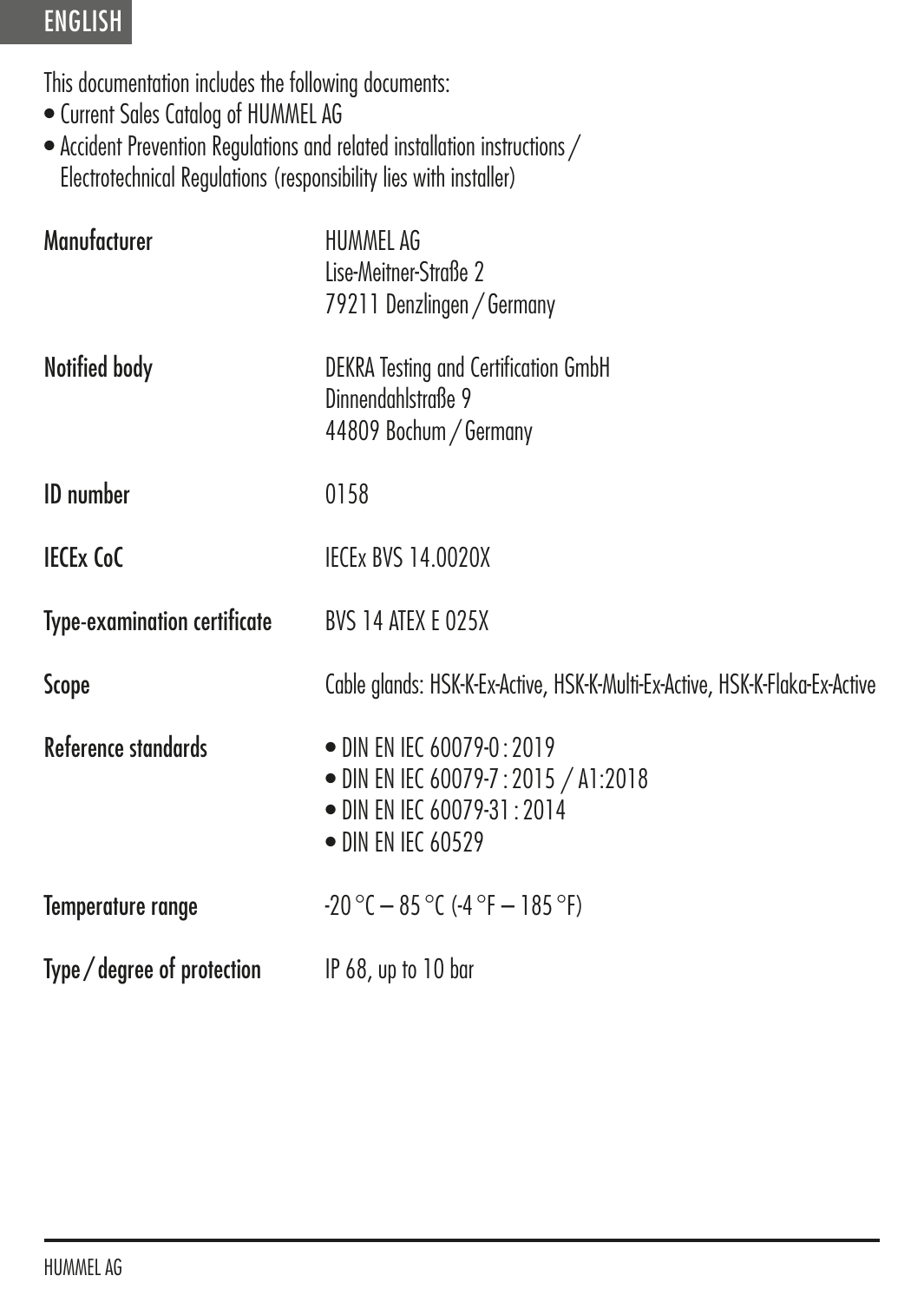#### Technical Data

| Series          | <b>Metric</b> | <b>Connection Thread</b><br><b>NPT</b> | <b>Clamping Range [mm]</b> | Torque [Nm]<br>Dome Nut / Body /<br>Lock Nut |
|-----------------|---------------|----------------------------------------|----------------------------|----------------------------------------------|
|                 | M12 x 1,5     |                                        | $2 - 5$                    | $\overline{2}$                               |
|                 | M12 x 1,5     |                                        | $3 - 6,5$                  | 1,5                                          |
|                 | M 16 x 1,5    | NPT 3/8"                               | $3 - 6$                    | 7                                            |
|                 | M 16 x 1,5    | NPT 3/8"                               | $4 - 8$                    | $\overline{2}$                               |
|                 | M16x1,5       |                                        | $3 - 7$                    | $\overline{3}$                               |
|                 | M16x1,5       |                                        | $5 - 10$                   | $\overline{3}$                               |
|                 | M 20 x 1.5    | $NPT$ $1/2$ <sup>*</sup>               | $5 - 9$                    | 4,5                                          |
|                 | M 20 x 1,5    | $NPT$ $1/2$ <sup>*</sup>               | $6 - 12$                   | 4,5                                          |
|                 | M 20 x 1,5    | $NPT$ $1/2$ <sup>*</sup>               | $7 - 12$                   | 4,5                                          |
|                 | M 20 x 1,5    | $NPT$ $1/2$ <sup>*</sup>               | $10 - 14$                  | 4,5                                          |
|                 | M 25 x 1,5    | NPT 3/4"                               | $13 - 18$                  | 5                                            |
| HSK-K-Ex-Active | $M$ 25 x 1,5  | NPT 3/4"                               | $9 - 16$                   | 5                                            |
|                 | $M$ 32 x 1.5  | NPT 1"                                 | $13 - 20$                  | 6,5                                          |
|                 |               | NPT 11/4"                              | $13 - 20$                  | 6,5                                          |
|                 | M 32 x 1,5    | NPT 1"                                 | $18 - 25$                  | 6,5                                          |
|                 |               | NPT 11/4"                              | $18 - 25$                  | 6,5                                          |
|                 | M 40 x 1,5    | $NPT$ $11/2"$                          | $20 - 26$                  | $\overline{10}$                              |
|                 | M 40 x 1,5    | NPT 11/2"                              | $22 - 32$                  | $\overline{10}$                              |
|                 | M 50 x 1,5    |                                        | $25 - 31$                  | $\overline{15}$                              |
|                 | M 50 x 1,5    |                                        | $32 - 38$                  | $\overline{15}$                              |
|                 | M 63 x 1,5    |                                        | $37 - 44$                  | $\overline{22}$                              |
|                 | M 63 x 1,5    |                                        | $29 - 35$                  | $\overline{22}$                              |
|                 |               |                                        |                            |                                              |

| <b>Series</b>                                   | <b>Metric</b> | <b>Connection Thread</b><br><b>NPT</b> | <b>Number</b><br>holes x<br>d/BxH | Torque [Nm]<br>Dome Nut / Body /<br>Lock Nut |
|-------------------------------------------------|---------------|----------------------------------------|-----------------------------------|----------------------------------------------|
|                                                 | M12 x 1,5     |                                        |                                   |                                              |
|                                                 | M 16 x 1,5    | NPT 3/8"                               |                                   |                                              |
| HSK-K-Multi-Ex -Active<br>HSK-K-Flaka-Ex-Active | M 20 x 1,5    | $NPT$ $1/2$ <sup>*</sup>               |                                   | $4 \cdot$                                    |
|                                                 | M 25 x 1.5    | NPT 3/4"                               | valid for all                     |                                              |
|                                                 | M 32 x 1,5    | NPT 1"                                 | drilling patterns                 |                                              |
|                                                 |               | NPT 1 1/4"                             |                                   |                                              |
|                                                 | M 40 x 1,5    | $NPT$ $11/2"$                          |                                   | 10                                           |
|                                                 | M 50 x 1,5    |                                        |                                   |                                              |
|                                                 | M 63 x 1.5    |                                        |                                   | 22                                           |

The tightening torque specified in the table must be applied to the cable gland using a torque wrench.

#### Installation conditions - general

Be sure to check the products for proper working order (integrity) before mounting them. Only qualified personnel (electricians) may carry out installations, using suitable tools. The products must be used as delivered, no modifications permitted. To prevent accidental loosening, use a lock nut or suitable safeguard adhesive. As the tightening torques depend on the cables used, it is the user's responsibility to determine the appropriate torque in each case. Both the gland screw and the cap nut must be properly tightened. Note that undertightening or overtightening the connecting thread or the cap nut may adversely affect the type of protection, the tightness and / or the strain relief.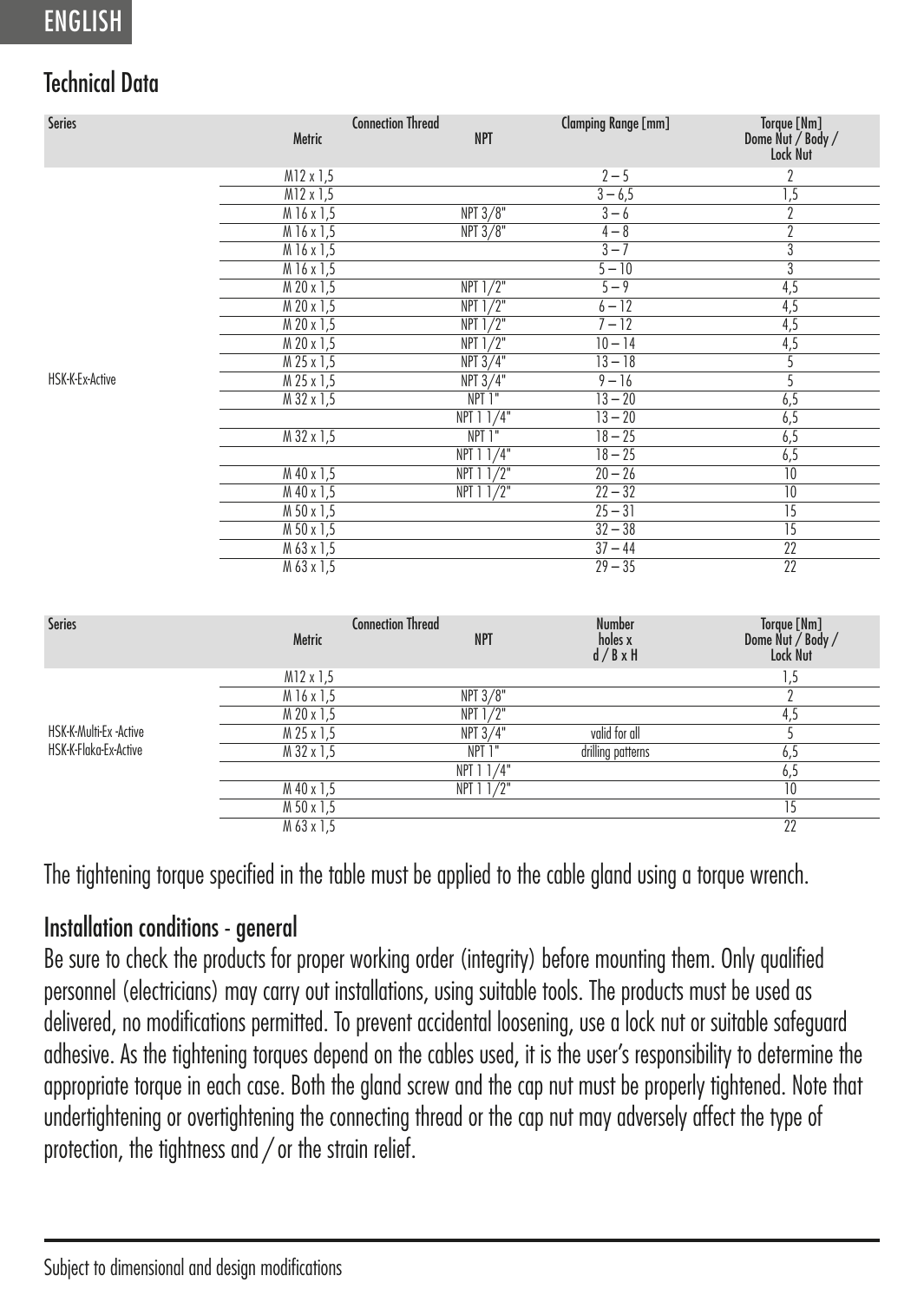Surface roughness: max. Rz 16<br>Perpendicularity: The sealing

The sealing surface of the cable gland must always be mounted at right angle to the housing surface. Earthtag: The installation of earthtags is not intended. There are no restrictions regarding the housing material. Sealing method: The sealing at the cable is done by the sealing insert. Sealing at the housing is done by an O-ring.

# Installation conditions - through hole

The cable gland must be fixed with a lock nut



| Installation conditions - thread |  |  |
|----------------------------------|--|--|
|----------------------------------|--|--|

For all thread sizes the thread tolerance is 6g, at least 3 full threads engaged



| ו ש             | υz              | ್                                        |
|-----------------|-----------------|------------------------------------------|
| 6               | 7,3             | 2,5                                      |
| $\overline{s}$  | 9               |                                          |
| 10              | 10,4            | $\frac{2,5}{2,5}$                        |
| $\overline{12}$ | $\overline{13}$ |                                          |
| 16              |                 | 2,5                                      |
|                 |                 | 2,5                                      |
| 25              | 26              | 2,5                                      |
| 32              |                 | 2,5                                      |
|                 | 41              | $\frac{2,5}{2,5}$                        |
| 50              | 51              |                                          |
| 63              | 64              | 2,5                                      |
| 75              |                 | 2,5                                      |
| 80              | $\overline{81}$ | $\frac{4}{5}$                            |
| 90              | 91              |                                          |
| 100             | 101,3           | $rac{5}{5}$                              |
| 110             | Ш               |                                          |
|                 | 20<br>40        | $\overline{21}$<br>$\overline{33}$<br>76 |

| Thread  | D1 | D <sub>2</sub>  |     | Thread | D1   | D <sub>2</sub> |     | <b>Thread</b>      | D1   | D <sub>2</sub> |  |
|---------|----|-----------------|-----|--------|------|----------------|-----|--------------------|------|----------------|--|
| M6x1    |    | ن.              | 2,5 | Pg     | 12,7 | 13,2           | 2.5 | NPT 3/8"           | 17,3 | 18             |  |
| M8x1,25 |    |                 | 2,5 | Pg9    | 15,4 | 15.9           | 2,5 | <b>NPT 1/2"</b>    |      | n <sub>n</sub> |  |
| M10x1,5 | 10 | 10,4            | 2,5 | Pg11   | 18,8 | 19,3           | 2,5 | NPT 3/4"           | 26,7 | 27,5           |  |
| M12x1,5 | 12 | $\overline{13}$ | 2,5 | Pg13,5 | 20,7 | 21,2           | 2,5 | NPT 1"             | 34,3 | 35             |  |
| M16x1,5 | 16 |                 | 2,5 | Pg16   | 22,8 | 23,3           | 2,5 | NPT 1 1/4"         | 41,9 | 42,5           |  |
| M20x1,5 | 20 |                 | 2,5 | Pg21   | 28,6 | 29,1           |     | $NPT$ 1 $1/2$ "    | 48,8 | 49,5           |  |
| M25x1,5 | 25 | 26              | 2,5 | Pg29   | 37,4 | 38,4           |     | NPT <sub>2</sub> " | 61,1 | 62,0           |  |
| M32x1,5 | 32 | 33              | 2,5 | Pg36   | 47,5 | 48,5           |     | NPT 2 1/2"         | 74,0 | 76,5           |  |
| M40x1,5 | 40 |                 | 2,5 | Pg42   | 54,5 | 55,5           |     | NPT <sub>3</sub> " | 89,8 | 92,5           |  |
| M50x1,5 | 50 |                 | 2,5 | Pg48   | 59,8 | 60,8           |     |                    |      |                |  |
|         |    |                 |     |        |      |                |     |                    |      |                |  |

| <b>Ihread</b>              | DI   | D2   | S              |
|----------------------------|------|------|----------------|
| NPT 3/8"                   | 17,3 | 18   | 4              |
| NPT 1/2"                   | 21,1 | 22   | 5              |
| NPT 3/4"                   | 26,7 | 27,5 | 4              |
| NPT <sub>1</sub>           | 34.3 | 35   | $\overline{4}$ |
| $NPT$ $11/4"$              | 41.9 | 42.5 | 5              |
| NPT 11/2"                  | 48,8 | 49.5 | 5              |
| $\overline{\text{NPI}} 2"$ | 61,1 | 62,0 | $rac{5}{6}$    |
| NPT 2 1/2"                 | 74,0 | 76,5 |                |
| NPT <sub>3</sub> "         | 89,8 | 92,5 | $\overline{6}$ |

D1: through hole D<sub>2</sub>: countersink

If the cable gland is used in a way that deviates from the specified installation conditions, the user must ensure the safety of the system.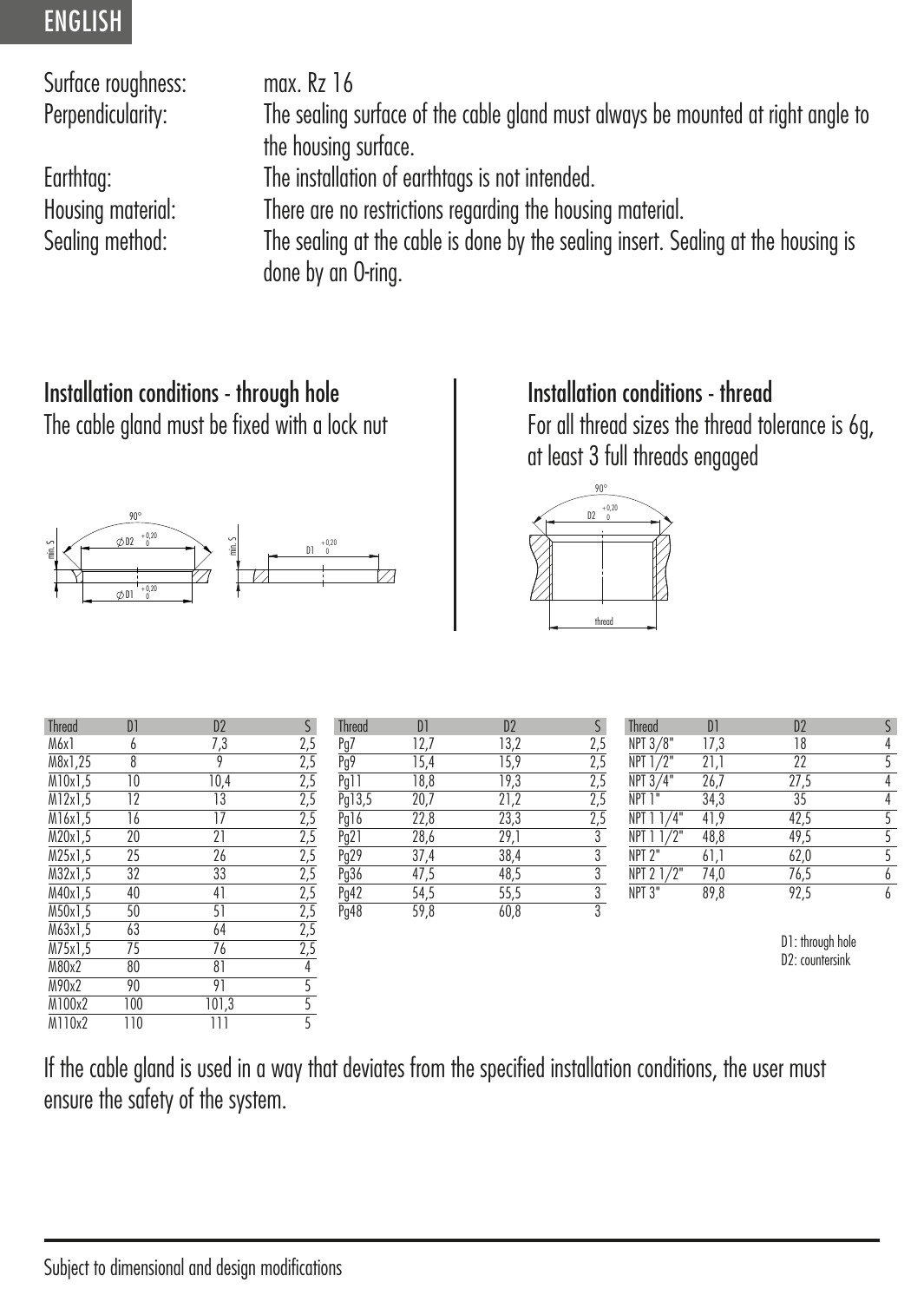#### Special conditions

These cable glands are suitable only for use with permanently installed cables. The installer is responsible for providing appropriate strain relief. The cable glands of the thread sizes M 12, M 16 and NPT 3/8" have been tested with a reduced impact force and are only appropriate for installations, where a mechanical protection of the cable gland is provided. In the case of NPT connecting threads, the end-user must ensure that the necessary IP protection is guaranteed, this can be done by using a suitable thread sealing agent. By using the glands in Zone 20/Da and Zone 21/Db the user should fulfill the requirements of EN/IEC 60079-31 and EN/IEC 60079-14.

#### Marking

The products and / or their smallest packaging units are marked as specified below. Products marked otherwise may not be used under this type-examination certificate. Non-compliance shall void the manufacturer's liability.

- Manufacturer's name and address
- RVS 14 ATEX E 025X
- IFCEx BVS 14.0020X
- CSA 15.70010389X
- $\textcircled{\tiny{\text{F}}}\text{II}$  2G Ex eb IIC Gb / II 1D Ex ta IIIC Da
- Type and connecting thread size
- $\bullet$   $\zeta$   $\epsilon$  -mark incl. ID number of notified body (only on packaging)
- -20 °C  $-$  +85 °C (-4 °F  $-$  +185 °F only on packaging)
- Clamping range (only on packaging)
- IP 68 10bar (only on packaging)

## **Safety**

The products may only be used within the specified temperature range. The manufacturer shall not be liable for damage caused by use in non-specified fields of application. Only qualified personnel may carry out work in hazardous areas. All relevant regulations must be observed in this case!

#### Resistance / Endurance

The products consist of: Body of gland: polyamide NBR, FKM, Silicone, TPE

The materials used are suitable for "industrial atmospheres", meaning that they are resistant or highly resistant to mineral oils within the specified temperature range. For all other applications, consult the manufacturer!

Subject to dimensional and design modifications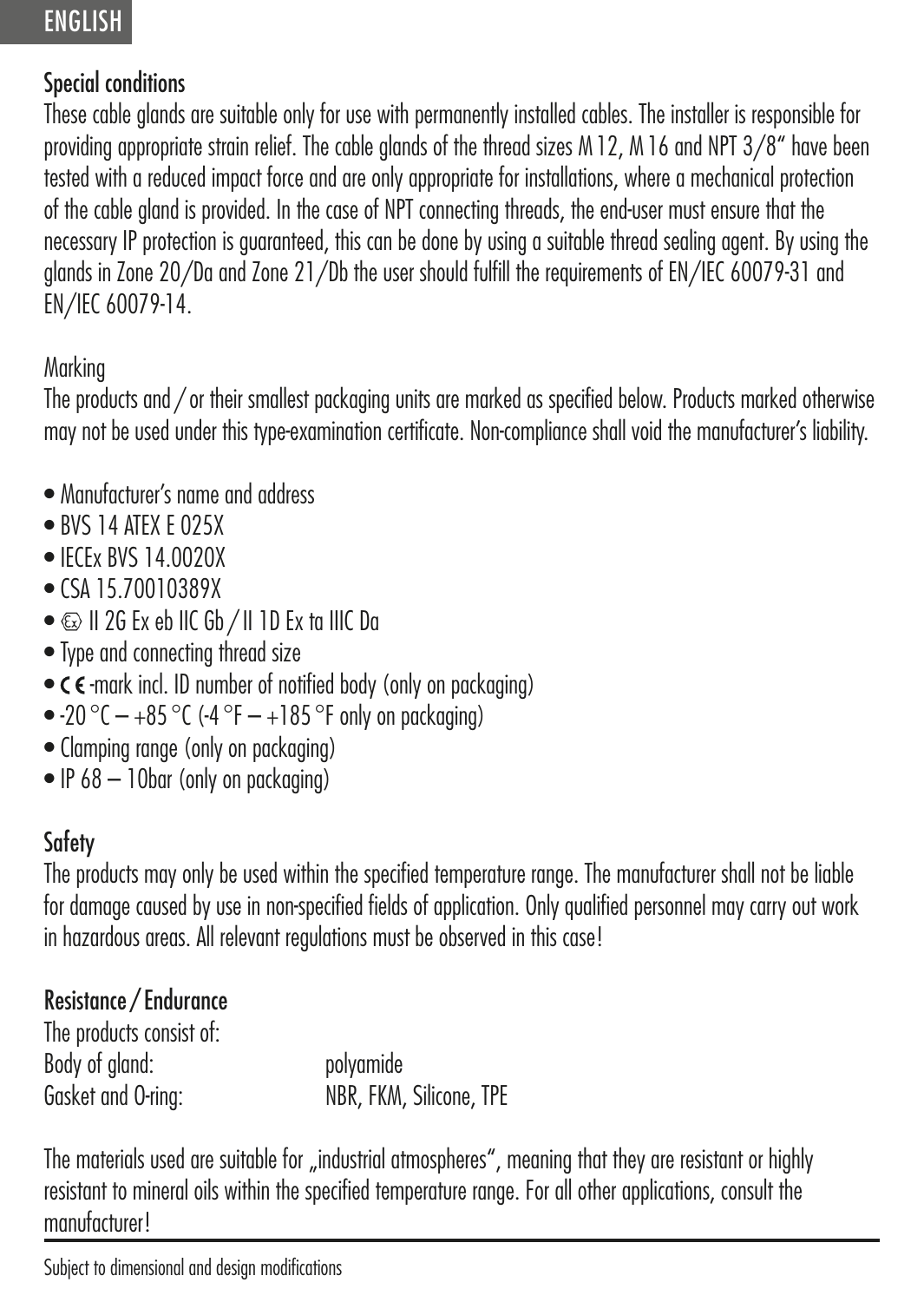#### Maintenance

At the specified maintenance intervals it is recommended to check the articles and tighten as necessary.

#### Prior to use

Before putting the installation into service, check it for compliance with these installation instructions as well as local and international standards (incl. application-specific ones).

Should you have additional questions, please contact the manufacturer. Please note that unauthorized or improper application or non-compliance with these installation instructions shall void the manufacturer's liability.

#### Installation instruction for HSK-K-Multi-Ex-Active

Cable diameter should not be less than 20 % of hole diameter and the difference between cable diameter and hole should never exceed 1 mm (.04"). When using multi-cable inserts with slits, it is permitted to remove insert from the gland and reinstall it with the cable fitted.

#### Installation instruction for HSK-K-Flaka-Ex-Active

The clamping range of the cable used may not deviate from the manufacturer-specified minimum values by more than 1 mm(.04") in the length and 1 mm(.04") in the width. The geometries of the cable and the insert hole must be compatible (semicircular or straight at the sides). When using flat-cable inserts with unilateral slits, it is permitted to remove insert from the gland and reinstall it with the flat-cable fitted.